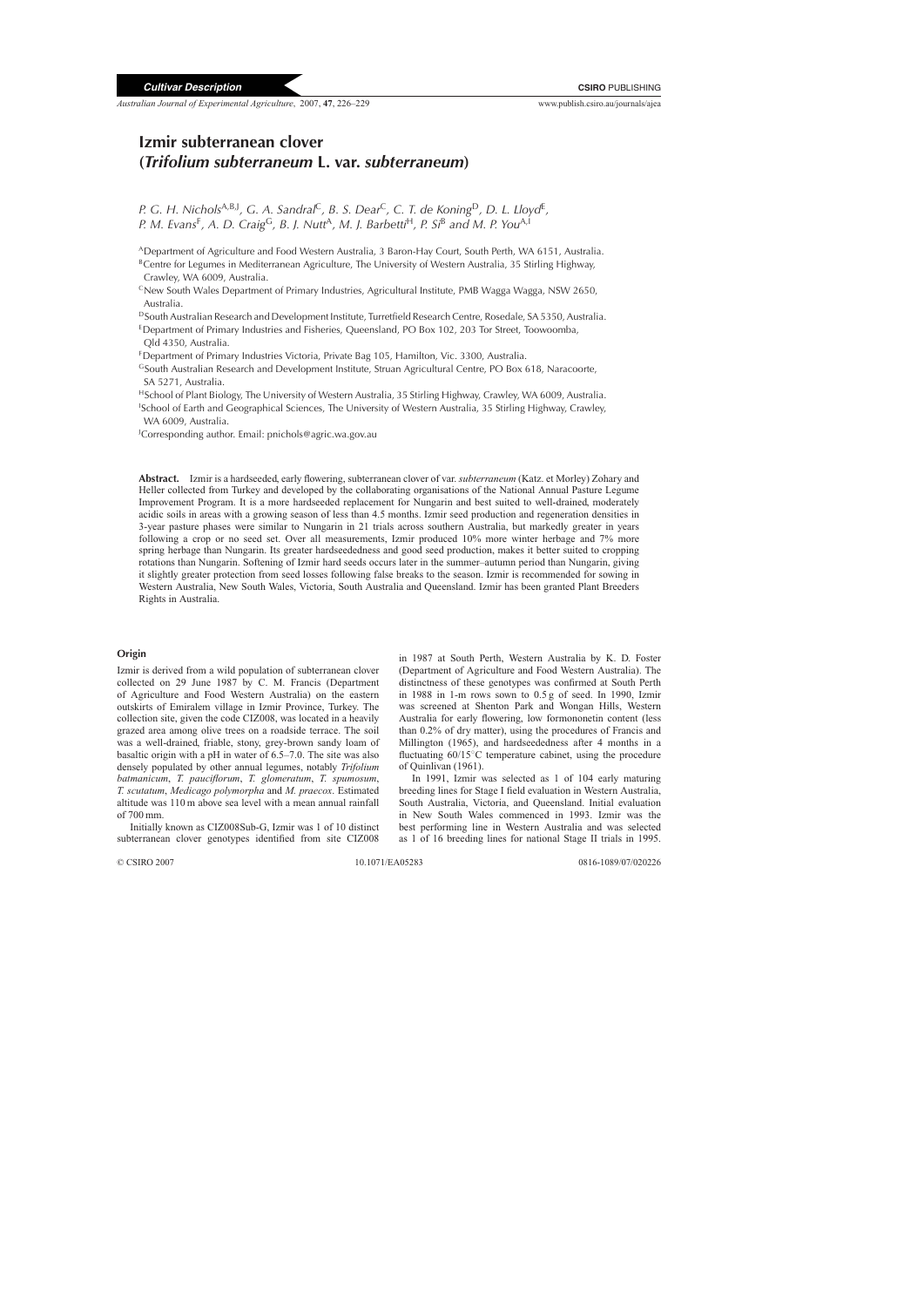Izmir was evaluated under the code name CIZ008Sub-G in Stage I trials, and as SE008 in Stage II trials. Testing was conducted as part of the National Annual Pasture Legume Improvement Program (NAPLIP). The following collaborators of NAPLIP conducted field evaluation and final selection of Izmir: P. G. H. Nichols and P. Si (Department of Agriculture and Food Western Australia), G. A. Sandral and B. S. Dear (New South Wales Department of Primary Industries), C. T. de Koning and A. D. Craig (South Australian Research and Development Institute), D. L. Lloyd (Department of Primary Industries and Fisheries, Queensland) and P. M. Evans (Department of Primary Industries Victoria). M. J. Barbetti, D. J. Gillespie and M. P. You (Department of Agriculture and Food Western Australia) conducted screening for disease resistance. D. J. Gillespie conducted screening for redlegged earth mite [*Halotydeus destructor* (Tucker)] resistance. P. G. H. Nichols and P. F. Smith (Centre for Legumes in Mediterranean Agriculture) conducted hardseed screening. The University of Western Australia conducted isoflavone analyses. Further details of trial sites and the field evaluation process are given in Sandral *et al*[. \(1998\).](#page-3-0)

Izmir was selected for release as a new cultivar in July 2001 by P. G. H. Nichols and B. J. Nutt (Department of Agriculture and Food Western Australia), G. A. Sandral, B. S. Dear, C. T. de Koning, A. D. Craig, P. M. Evans and D. L. Lloyd. It is recommended for registration by the collaborating organisations of NAPLIP. Selection criteria included early flowering, high hardseededness, low formononetin content, greater herbage production and persistence than cultivar Nungarin and high seed production. Breeders' seed is based on 26 plants selected for uniformity at Shenton Park in 2001. Izmir has been granted Plant Breeders Rights in Australia and is described in [Nichols \(2006\).](#page-2-0) The Department of Agriculture and Food Western Australian will maintain breeders' seed.

Izmir is named after its collection site in Izmir province, Turkey.

## **Morphological description**

Izmir belongs to the taxon *Trifolium subterraneum* var. *subterraneum* (Katz. et Morley) Zohary and Heller. It has a relatively prostrate growth habit, giving it good grazing tolerance. Izmir has a leaf mark of  $C_3$   $(A_1)$ , using the classification of Nichols *et al*[. \(1996\),](#page-3-0) consisting of a central light green  $C_3$  crescent extending almost to the margins, with faint white  $A_1$  arms that fade in spring, located beneath the crescent and extending to the margins. Under cold and other growth-limiting conditions, leaflets produce a purplish brown anthocyanin flush proximal to the crescent along the midrib and often extending to the margins. Anthocyanin flecking is absent. Indentation of distal margins is weak. Stipule pigmentation under closed canopies is weak–intermediate. Calyx tubes have a reddish-purple pigmentation extending three quarters of the length from the distal end. Stems and peduncles are strongly pubescent, leaf upper surfaces are weakly–moderately pubescent, whereas petioles have few hairs. Burr burial is moderately strong. Seeds are black, with about 120 000 seeds per kg when grown under ideal conditions. Further descriptions and photographs of distinguishing features are given in [Nichols \(2006\).](#page-2-0)

# **Agronomic characters**

#### *Flowering time*

Izmir is a very early flowering cultivar. In Perth, it flowers about 78 days after sowing in early May, which is about 1–2 days later than Nungarin, about 20 days earlier than Dalkeith and 25 days earlier than Urana ([Nichols 2004\).](#page-2-0) Its early maturity makes Izmir well suited to low rainfall, short-growing season environments. Fresh leaves in spaced plants of Izmir contain a low level (about 0.1% of dry matter) of the oestrogenic isoflavone, formononetin, whereas levels of genistein and biochanin-A are 0.9 and 0.4% of dry matter, respectively. The low level of formononetin, indicates a low potential for Izmir to cause sheep infertility problems.

## *Hardseededness*

Both laboratory and field measurements indicate that Izmir is more hard-seeded than other subterranean clover cultivars. In laboratory tests averaged over six seasons, Izmir seeds derived from 1-m single rows grown at Shenton Park, had 67% hardseed after 16 weeks in a 15◦/60◦C cabinet, using the standard procedures of [Quinlivan \(1961\),](#page-3-0) whereas Urana, Dalkeith, Nungarin, Geraldton and Daliak had 63, 56, 55, 42 and 38% hardseed, respectively. In a field test at Shenton Park, 39% of Izmir seeds grown at Nungarin and Naraling, Western Australia were still hard after 5 months of softening, compared with 35% for cultivar Nungarin, 29% for Urana, 27% for Geraldton, 25% for Dalkeith and 23% for Dwalganup ([Norman](#page-3-0) *et al*. 2006). After 30 months in the field, a mean of 5% of Izmir seeds were still hard, compared with 3.5% of Nungarin, 2% of Geraldton, 1.5% of Dalkeith and Urana, and 1% of Dwalganup. This level of hardseededness should enable Izmir to persist more reliably than other early flowering cultivars in low rainfall pasture–crop rotations or in environments with unreliable seed-setting conditions.

The timing of seed softening in the field over the summer– autumn period is slightly delayed in Izmir compared with other early flowering cultivars, giving it greater protection from seed losses following false breaks to the season. The majority of Izmir hardseeds soften about 2 weeks later than Nungarin, Geraldton and Urana and at a similar time to Dalkeith ([Norman](#page-3-0) *et al*. 2006). Most seed softening of Izmir is completed by early April.

## *Disease and pest resistance*

Izmir is susceptible to Race 1 of clover scorch disease caused by *Kabatiella caulivora* (Kirchn.) Karak. In a Race 1 field screening trial at Mt Barker, Western Australia, Izmir had a disease severity rating of 6.0 compared with scores of 7.5 for Dalkeith, 7.0 for Nungarin, Urana and Seaton Park and 2.5 for Daliak (increasing disease severity scale of 0–10). Preliminary field and glasshouse data suggests Izmir is at least moderately susceptible to Race 2. Izmir is highly susceptible to cercospora leafspot (*Cercospora zebrina* Pass.). Inoculated field plots of Izmir had similar cercospora leafspot incidence and leaf collapse ratings to Nungarin, Dalkeith and Urana [\(Barbetti](#page-2-0) and Nichols 2005). Izmir is also moderately susceptible to leaf rust (*Uromyces trifolii-repentis* Liro). Izmir had a damage rating of 6.5 in a natural outbreak of the disease in field plots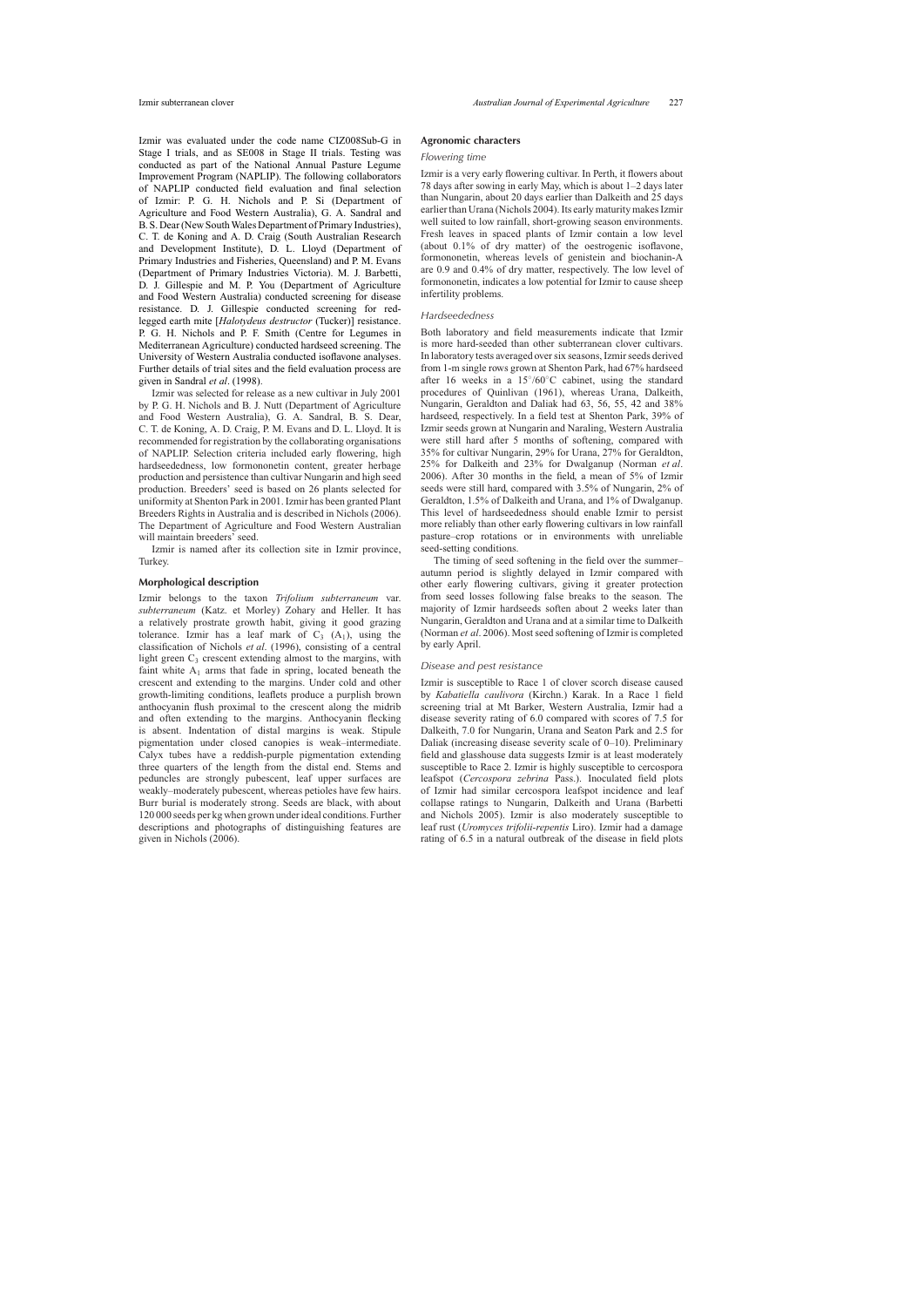| Cultivar | Herbage production |        | Seed bank             |                                        | Seedling regeneration density |                                        |
|----------|--------------------|--------|-----------------------|----------------------------------------|-------------------------------|----------------------------------------|
|          | Winter             | Spring | Continuous<br>pasture | Year after<br>no seed set <sup>A</sup> | Continuous<br>pasture         | Year after<br>no seed set <sup>A</sup> |
| Izmir    | 110                | 107    | 103                   | 175                                    | 98                            | 134                                    |
| Nungarin | 100                | 100    | 100                   | 100                                    | 100                           | 100                                    |

<span id="page-2-0"></span>**Table 1. Mean field performance data of Izmir subterranean clover (as a percentage of Nungarin) in 21 field trials across southern Australia**

Not all traits were measured at each site in every year

<sup>A</sup>Two sites cropped and two sites sprayed out before seed set.

at Shenton Park, compared with 6.5 for Dalkeith, 5.1 for Urana, 4.6 for Nungarin and 3.2 for Geraldton. The reaction of Izmir to root rotting pathogens has not yet been determined. Diseases are rarely encountered in the low rainfall, short growing season target area for Izmir and are unlikely to present problems to graziers. However, seed growers in high rainfall, disease-prone areas may need to control diseases under ideal epidemic conditions.

Izmir is similar in susceptibility to red-legged earth mite, *H. destructor*, to other cultivars, particularly at the cotyledon stage. Growth room tests on 2-week-old seedlings gave mean cotyledon damage ratings of 5.2 for Izmir, 4.1 for Urana, 4.9 for Nungarin, 5.8 for Geraldton and 6.1 for Dalkeith (on an increasing damage severity rating of 0–10).

#### *Field performance*

Field performance of Izmir was measured in 21 trials at low rainfall (<375 mm) sites across southern Australia ([Sandral](#page-3-0) *et al*. 1998). Overall field performance was superior to Nungarin, a common treatment at each site, and is shown in Table 1. Izmir produced 10% more winter herbage and 7% more spring herbage than Nungarin. Izmir also produced 4% more winter herbage overall than the later flowering cultivars Dalkeith and Urana, but spring production of Izmir was only 98% of Dalkeith and 87% of Urana.

Mean seed banks of Izmir in the first 2 years of a continuous pasture phase were slightly greater (3%) than Nungarin (Table 1). At Wongan Hills, Western Australia, where seed banks were measured after 3 seasons, Izmir had 54% more seed than Nungarin, 92% more than Dalkeith and more than 4 times that of Urana. The hardseeded advantage of Izmir was apparent following seasons where trials were either cropped (two sites) or sprayed out to prevent seed set (two sites). Where this occurred, overall mean seed reserves of Izmir were 75% higher than both Nungarin and Dalkeith and nearly 3-times greater than Urana.

Overall seedling regeneration densities of Izmir were 98% of Nungarin in continuous pastures (Table 1). This was largely attributable to its lower densities (96%) in the year following establishment, presumably as a result of its higher hardseededness. Year 3 regeneration densities of Izmir were slightly higher than Nungarin (101%). The advantage of the higher hardseededness of Izmir was demonstrated following seasons in the 4 trials where seed set was prevented. In these instances, overall mean seedling regeneration density of Izmir was 34% higher than Nungarin

(Table 1), 12% higher than Dalkeith and more than twice that of Urana.

## **Potential use**

Izmir is a more hardseeded replacement for Nungarin and is suited to well-drained, moderately acidic ( $pH_{Ca}$  4.5–6.5) soils in low rainfall, short growing season areas, where other cultivars reach maturity too late for reliable seed setting and persistence. Typical areas have a growing season length of less than 4.5 months and less than 375 mm annual rainfall, although this varies across districts. The higher hardseededness of Izmir, coupled with its good seed production, should enable it to persist better than other subterranean clovers in cropping rotations. However, excessive cropping and inadequate management during the pasture phase will reduce its seed bank to unsustainable levels, albeit at a slower rate than other cultivars. Izmir is likely to be used in mixtures with Dalkeith, particularly in wetter areas of the target zone.

#### **Acknowledgements**

The Grains Research & Development Corporation (GRDC) and Australian Wool Innovation (AWI) provided funding for the selection and evaluation of Izmir. The excellent technical assistance of John Titterington, Duncan Wood, Peter Skinner, Michael Davies, Jonas Hodgeson, Simon Ambrose, Rosemary Lugg, Bev Roberts, Deborah Ambrose, Craig Rodham, Gabriel Dyce, Brett Wilson, Joshua Taylor, Trevor Rowe, Neil Schubert, Neil Cameron, Alan Byron, Brian Johnson, Kemp Teasdale, and Sue O'Brien in the development of Izmir is greatly appreciated. We also wish to thank farmers and Research Station staff for their co-operation.

*Seed licenced to*: Premier Seeds, PO Box 40, Forbes, NSW 2871, Australia and Ballard Seeds, Box 7, Tincurrin, WA 6361, Australia.

#### **References**

- Barbetti MJ, Nichols PGH (2005) New sources of resistance to *Cercospora zebrina* in subterranean clover. *Australasian Plant Pathology* **34**, 197–201. doi: 10.1071/AP05017
- Francis CM, Millington AJ (1965) Varietal variation in the isoflavone content of subterranean clover: its estimation by a microtechnique. *Australian Journal of Agricultural Research* **16**, 557–564. doi: 10.1071/ AR9650557
- Nichols PGH (2004) New subterranean clovers for the cropping zone. In 'Agribusiness Crop Updates 2004'. (Ed. N Morgan) pp. 40–42. (Department of Agriculture Western Australia/Grains Research and Development Corporation: Perth)
- Nichols PGH (2006) *Trifolium subterraneum* var. *subterraneum* subterranean clover. 'Izmir'. *Plant Varieties Journal* **18**, 216–221.